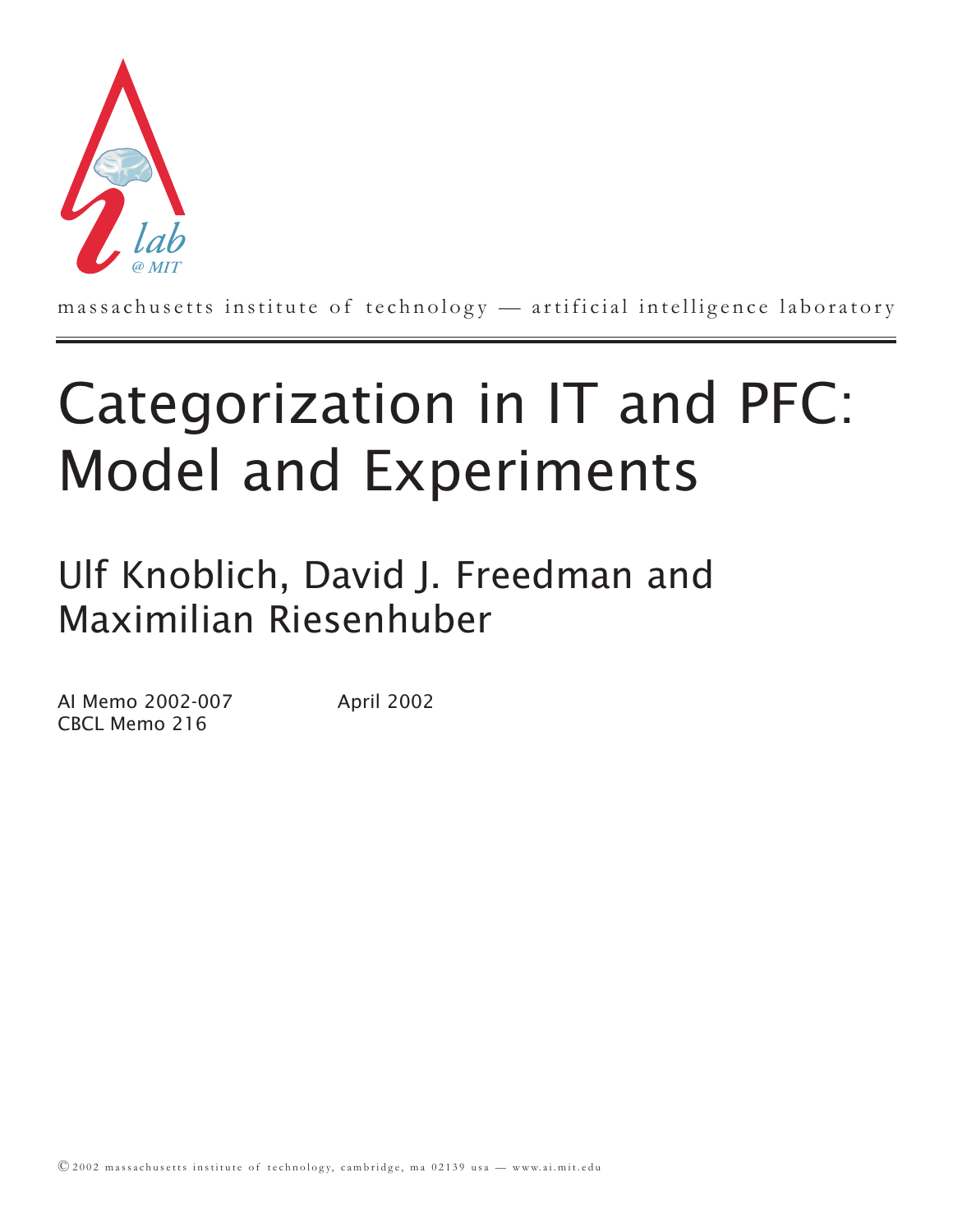| <b>Report Documentation Page</b>                                                                                                                                                                                                                                                                                                                                                                                                                                                                                                                                                                                                                                                                                                                                                                                                                                   |                             |                              |                 | Form Approved<br>OMB No. 0704-0188                  |                           |  |
|--------------------------------------------------------------------------------------------------------------------------------------------------------------------------------------------------------------------------------------------------------------------------------------------------------------------------------------------------------------------------------------------------------------------------------------------------------------------------------------------------------------------------------------------------------------------------------------------------------------------------------------------------------------------------------------------------------------------------------------------------------------------------------------------------------------------------------------------------------------------|-----------------------------|------------------------------|-----------------|-----------------------------------------------------|---------------------------|--|
| Public reporting burden for the collection of information is estimated to average 1 hour per response, including the time for reviewing instructions, searching existing data sources, gathering and<br>maintaining the data needed, and completing and reviewing the collection of information. Send comments regarding this burden estimate or any other aspect of this collection of information,<br>including suggestions for reducing this burden, to Washington Headquarters Services, Directorate for Information Operations and Reports, 1215 Jefferson Davis Highway, Suite 1204, Arlington<br>VA 22202-4302. Respondents should be aware that notwithstanding any other provision of law, no person shall be subject to a penalty for failing to comply with a collection of information if it<br>does not display a currently valid OMB control number. |                             |                              |                 |                                                     |                           |  |
| 1. REPORT DATE<br><b>APR 2002</b>                                                                                                                                                                                                                                                                                                                                                                                                                                                                                                                                                                                                                                                                                                                                                                                                                                  | 2. REPORT TYPE              |                              |                 | <b>3. DATES COVERED</b><br>00-04-2002 to 00-04-2002 |                           |  |
| 4. TITLE AND SUBTITLE                                                                                                                                                                                                                                                                                                                                                                                                                                                                                                                                                                                                                                                                                                                                                                                                                                              |                             |                              |                 | 5a. CONTRACT NUMBER                                 |                           |  |
| <b>Categorization in IT and PFC: Model and Experiments</b>                                                                                                                                                                                                                                                                                                                                                                                                                                                                                                                                                                                                                                                                                                                                                                                                         |                             |                              |                 | 5b. GRANT NUMBER                                    |                           |  |
|                                                                                                                                                                                                                                                                                                                                                                                                                                                                                                                                                                                                                                                                                                                                                                                                                                                                    |                             |                              |                 | 5c. PROGRAM ELEMENT NUMBER                          |                           |  |
| 6. AUTHOR(S)                                                                                                                                                                                                                                                                                                                                                                                                                                                                                                                                                                                                                                                                                                                                                                                                                                                       |                             |                              |                 | <b>5d. PROJECT NUMBER</b>                           |                           |  |
|                                                                                                                                                                                                                                                                                                                                                                                                                                                                                                                                                                                                                                                                                                                                                                                                                                                                    |                             |                              |                 | <b>5e. TASK NUMBER</b>                              |                           |  |
|                                                                                                                                                                                                                                                                                                                                                                                                                                                                                                                                                                                                                                                                                                                                                                                                                                                                    |                             |                              |                 | <b>5f. WORK UNIT NUMBER</b>                         |                           |  |
| 7. PERFORMING ORGANIZATION NAME(S) AND ADDRESS(ES)<br><b>Massachusetts Institute of Technology, Artificial Intelligence</b><br>Laboratory, 77 Massachusetts Avenue, Cambridge, MA, 02139                                                                                                                                                                                                                                                                                                                                                                                                                                                                                                                                                                                                                                                                           |                             |                              |                 | 8. PERFORMING ORGANIZATION<br><b>REPORT NUMBER</b>  |                           |  |
| 9. SPONSORING/MONITORING AGENCY NAME(S) AND ADDRESS(ES)                                                                                                                                                                                                                                                                                                                                                                                                                                                                                                                                                                                                                                                                                                                                                                                                            |                             |                              |                 | 10. SPONSOR/MONITOR'S ACRONYM(S)                    |                           |  |
|                                                                                                                                                                                                                                                                                                                                                                                                                                                                                                                                                                                                                                                                                                                                                                                                                                                                    |                             |                              |                 | <b>11. SPONSOR/MONITOR'S REPORT</b><br>NUMBER(S)    |                           |  |
| 12. DISTRIBUTION/AVAILABILITY STATEMENT<br>Approved for public release; distribution unlimited                                                                                                                                                                                                                                                                                                                                                                                                                                                                                                                                                                                                                                                                                                                                                                     |                             |                              |                 |                                                     |                           |  |
| <b>13. SUPPLEMENTARY NOTES</b><br>The original document contains color images.                                                                                                                                                                                                                                                                                                                                                                                                                                                                                                                                                                                                                                                                                                                                                                                     |                             |                              |                 |                                                     |                           |  |
| 14. ABSTRACT                                                                                                                                                                                                                                                                                                                                                                                                                                                                                                                                                                                                                                                                                                                                                                                                                                                       |                             |                              |                 |                                                     |                           |  |
| <b>15. SUBJECT TERMS</b>                                                                                                                                                                                                                                                                                                                                                                                                                                                                                                                                                                                                                                                                                                                                                                                                                                           |                             |                              |                 |                                                     |                           |  |
| 16. SECURITY CLASSIFICATION OF:<br><b>17. LIMITATION OF</b>                                                                                                                                                                                                                                                                                                                                                                                                                                                                                                                                                                                                                                                                                                                                                                                                        |                             |                              |                 | 18. NUMBER                                          | 19a. NAME OF              |  |
| a. REPORT<br>unclassified                                                                                                                                                                                                                                                                                                                                                                                                                                                                                                                                                                                                                                                                                                                                                                                                                                          | b. ABSTRACT<br>unclassified | c. THIS PAGE<br>unclassified | <b>ABSTRACT</b> | OF PAGES<br>12                                      | <b>RESPONSIBLE PERSON</b> |  |

**Standard Form 298 (Rev. 8-98)**<br>Prescribed by ANSI Std Z39-18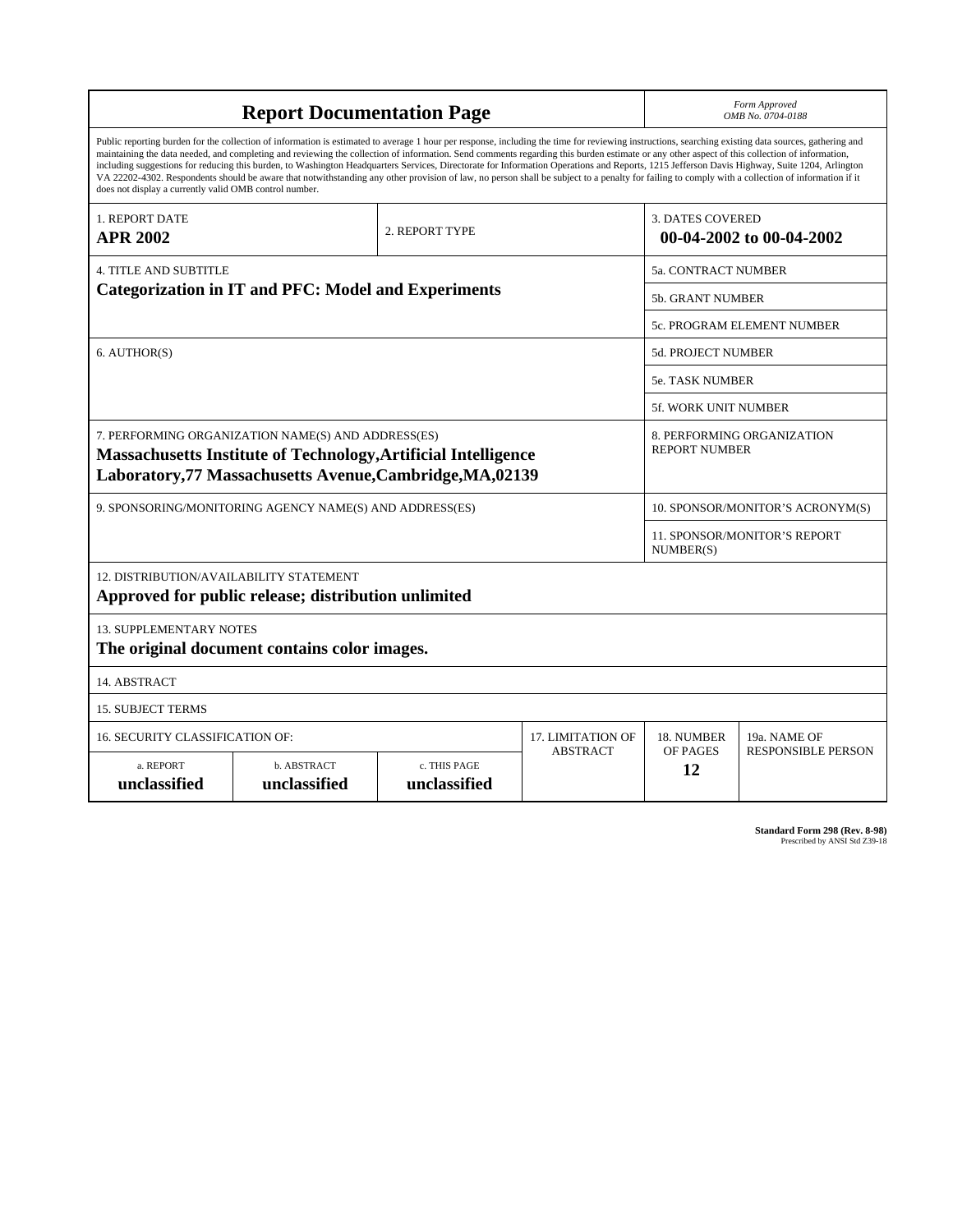## **Abstract**

In a recent experiment, Freedman *et al.* recorded from inferotemporal (IT) and prefrontal cortices (PFC) of monkeys performing a "cat/dog" categorization task ([3] and Freedman, Riesenhuber, Poggio, Miller, *Soc. Neurosci. Abs.*). In this paper we analyze the tuning properties of view-tuned units in our HMAX model of object recognition in cortex [7, 8] using the same paradigm and stimuli as in the experiment. We then compare the simulation results to the monkey inferotemporal neuron population data. We find that view-tuned model IT units that were trained without any explicit category information can show categoryrelated tuning as observed in the experiment. This suggests that the tuning properties of experimental IT neurons might primarily be shaped by bottom-up stimulus-space statistics, with little influence of topdown task-specific information. The population of experimental PFC neurons, on the other hand, shows tuning properties that cannot be explained just by stimulus tuning. These analyses are compatible with a model of object recognition in cortex [10] in which a population of shape-tuned neurons provides a general basis for neurons tuned to different recognition tasks.

Copyright  $\odot$  Massachusetts Institute of Technology, 2002

This report describes research done within the Center for Biological & Computational Learning in the Department of Brain & Cognitive Sciences and in the Artificial Intelligence Laboratory at the Massachusetts Institute of Technology.

This research was sponsored by grants from: Office of Naval Research (DARPA) under contract No. N00014-00-1-0907, National Science Foundation (ITR) under contract No. IIS-0085836, National Science Foundation (KDI) under contract No. DMS-9872936, and National Science Foundation under contract No. IIS-9800032.

Additional support was provided by: AT&T, Central Research Institute of Electric Power Industry, Center for e-Business (MIT), Eastman Kodak Company, DaimlerChrysler AG, Compaq, Honda R&D Co., Ltd., ITRI, Komatsu Ltd., Merrill-Lynch, Mitsubishi Corporation, NEC Fund, Nippon Telegraph & Telephone, Oxygen, Siemens Corporate Research, Inc., Sumitomo Metal Industries, Toyota Motor Corporation, WatchVision Co., Ltd., and The Whitaker Foundation. M.R. is supported by a McDonnell-Pew Award in Cognitive Neuroscience.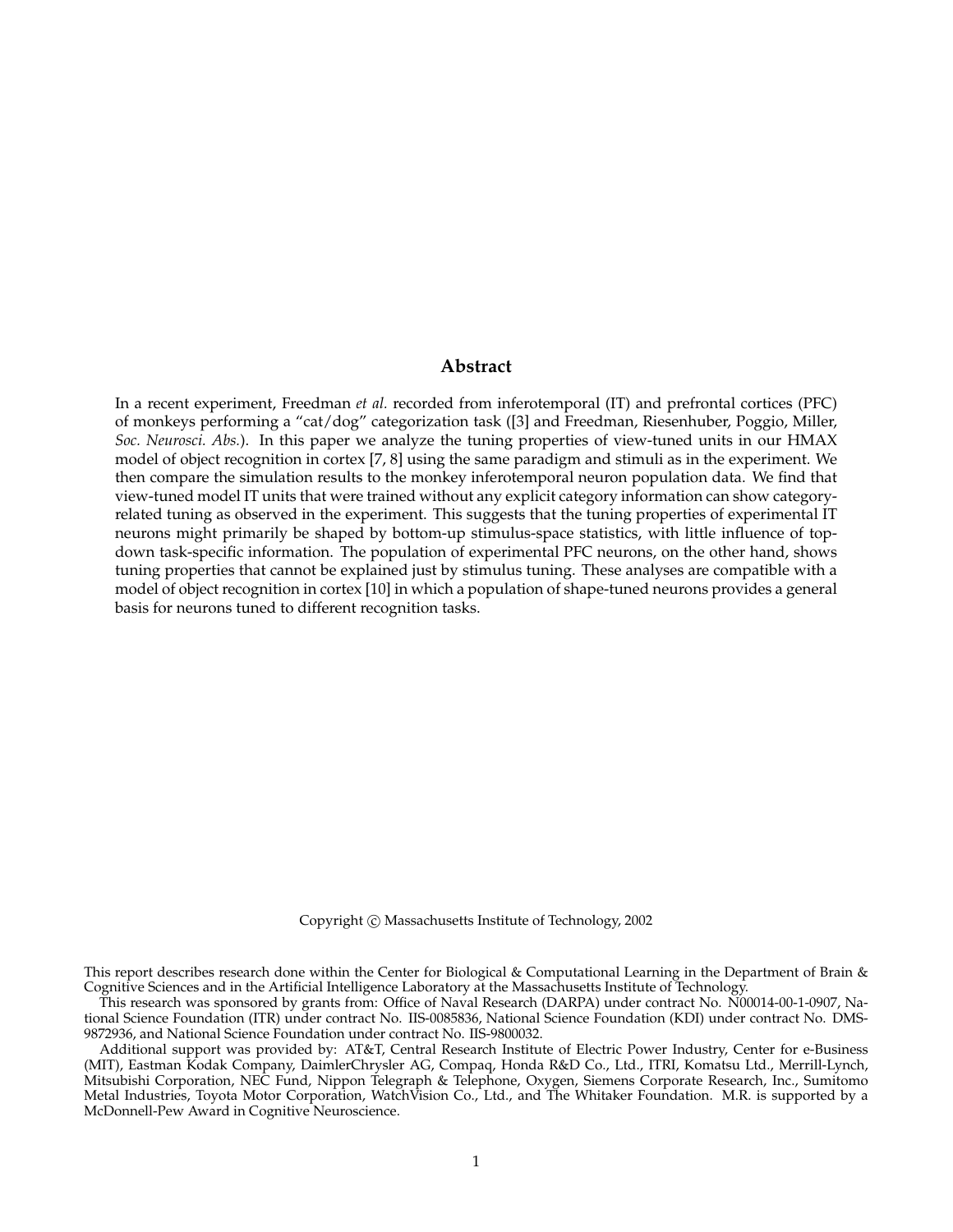# **1 Introduction**

In [10], Riesenhuber and Poggio proposed a model of object recognition in cortex in which a general representation of objects in inferotemporal cortex (IT) provides the basis for different recognition tasks — such as identification and categorization — with task-related units located further downstream, *e. g.,* in prefrontal cortex (PFC). Freedman and Miller recently performed physiology experiments providing experimental population data for both PFC and IT of a monkey trained on a "cat/dog" categorization task ([2, 3] and Freedman, Riesenhuber, Poggio, Miller, *Soc. Neurosci. Abs.*, 2001). In this paper, using the same stimuli as in the experiment, we analyze the properties of view-tuned units in our model, trained without any explicit category information, and compare them to the tuning properties of experimental IT and PFC neurons.

# **2 Methods**

## **2.1 The HMAX model**

We used the hierarchical object recognition system of Riesenhuber & Poggio [7, 8], shown schematically in Fig. 1. It consists of a hierarchy of layers with linear units performing template matching, and non-linear units performing a "MAX" operation. This MAX operation, selecting the maximum of a cell's inputs and using it to drive the cell, is key to achieving invariance to translation, by pooling over afferents tuned to different positions, and scale, by pooling over afferents tuned to different scales. The template matching operation, on the other hand, increases feature specifity. A cascade of these two operations leads to C2 units (roughly corresponding to V4/PIT neurons), which are tuned to complex features invariant to changes in position and scale. The outputs of these units (or a subset thereof) are used as inputs to the view-tuned units (corresponding to view-tuned neurons in IT [5, 8]), which in turn can provide input to units trained on various recognition tasks, for instance cat/dog categorization (for the appropriate simulations, see [9]).

## **2.2 Stimulus space**

The stimulus space is spanned by six prototype objects, three "cats" and three "dogs" (cf. Fig. 2). Our morphing software [11] allows us to generate 3D objects that are arbitrary combinations of the six prototypes. Each object is defined by a six-dimensional morph vector, with the value in each dimension corresponding to the relative proportion of one of the prototypes present in the object. The component sum of each object was constrained to be equal to one. An object was labeled a "cat" or "dog" depending on whether the sum over the "cat" prototypes in its morph vector was greater or smaller than those over the "dog" prototypes, resp. The



Figure 1: Scheme of the HMAX model. Feature specifity and invariance to translation and scale are gradually built up by a hierarchy of "S" and "C" layers [4], resp. The C2 layer, consisting of units tuned to complex features invariant to changes in position and scale, feeds directly into the view-tuned units, which in turn can provide input to recognition task-specific units, such as a cat/dog categorization unit, as shown (see [9]).



Figure 2: Illustration of the cat/dog stimulus space. The morph space is spanned by the pictures of three cats shown on top ("house cat", "Cheetah" and "Tiger") and the three dogs below ("house dog", "Doberman" and "German Shepherd"). All prototypes have been normalized with respect to viewing angle, lighting parameters, size and color.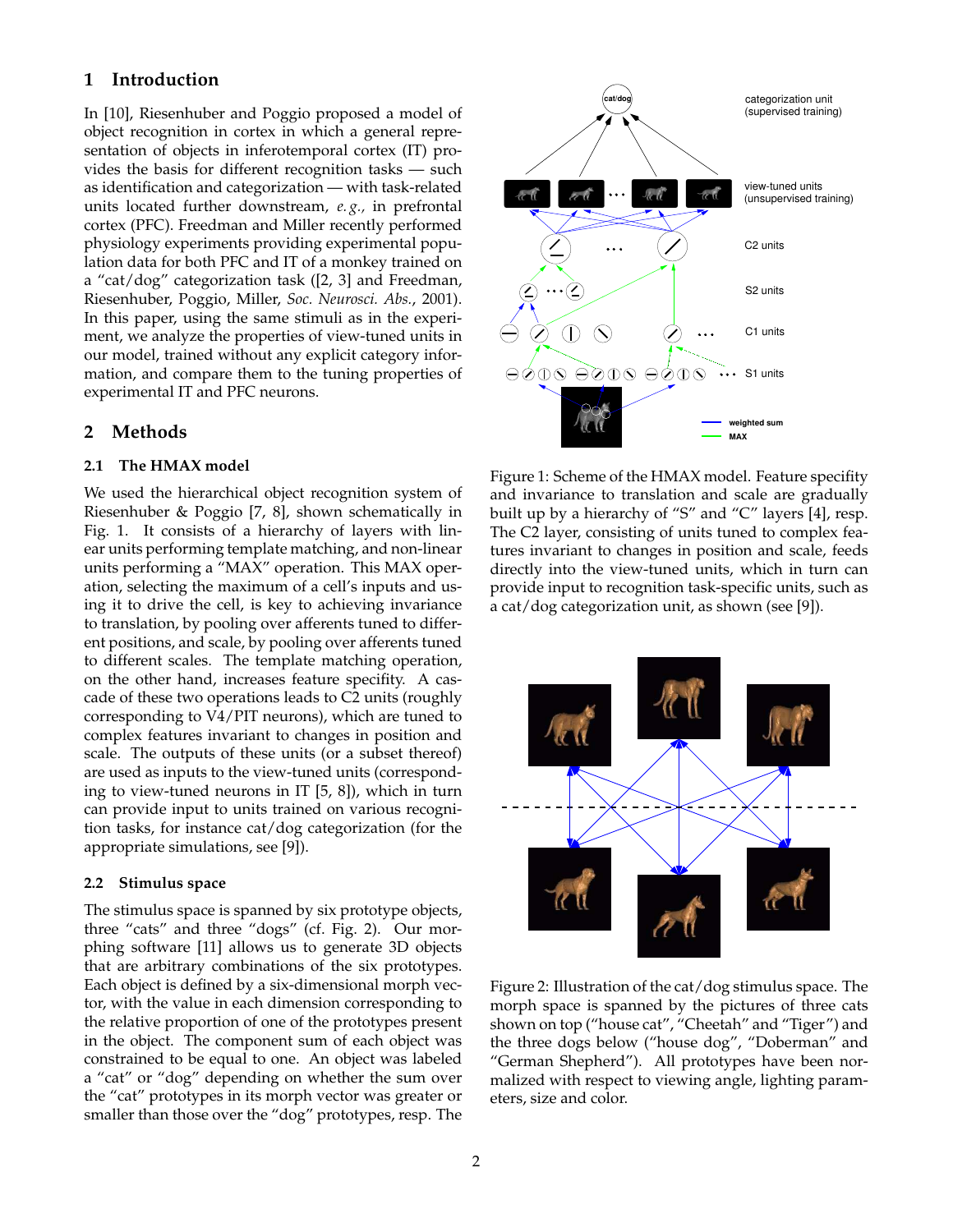class boundary was defined by the set of objects having morph vectors with equal cat and dog component sums. The lines in Fig. 2 show the nine possible morph lines between two prototypes, one of each class, as used in the test set (see below).

**Training set.** The training set (a subset of the stimuli used to train the monkeys in [2, 3]) consisted of 144 randomly selected morphed animal stimuli not restricted to these morph lines [2], but chosen at random from the cat/dog morph space, excluding "cats" ("dogs") with a "dog" ("cat") component greater than 40% (as in the experiment).

**Test set.** The testing set used to determine an experimental neuron's or model unit's category tuning consisted of the nine lines through morph space connecting one prototype of each class. Each morph line was subdivided into 10 intervals, with the exclusion of the stimuli at the mid-points (which would lie right on the class boundary, with an undefined label), yielding a total of 78 stimuli.

#### **2.3 Learning a class representation**

One view-tuned unit (VTU), connected to all or a subset of C2 units, was allocated for each training stimulus, yielding 144 view-tuned units.<sup>∗</sup> The two parameters affecting the tuning characteristics of the VTUs are the number of afferent  $C2$  units  $a$  (sorted by decreasing strength [7]) and the Gaussian tuning width  $\sigma$ . Experiments were run using 8, 32, 128 and 256 afferents to each VTU and  $\sigma$  values of 0.1, 0.2, 0.4, 0.8 and 1.6, respectively. For the sake of clarity we will present only four of those 20 combinations (( $a = 32, \sigma = 0.1$ ); ( $a =$  $32, \sigma = 0.2$ ; ( $a = 256, \sigma = 0.1$ ) and ( $a = 256, \sigma = 0.2$ )). Using 8 afferents produced units whose tuning was too unspecific, while  $\sigma$  values above 0.2 yielded unrealistically broad tuning.

#### **2.4 Evaluating category tuning**

We use three measures to characterize the categoryrelated behavior of experimental neurons and model units: the between-within index (BWI), the class coverage index (CCI) and the receiver operating characteristics (ROC).

**BWI** The *between-within index* (BWI) [2, 3] is a measure for tuning at the class boundary relative to the class interior. Considering the response of a unit to stimuli along one morph line, the response difference between two adjacent stimuli can be calculated. As there is no stimulus directly on the class boundary, we use 20% steps for calculating the response differences. Let btw be the mean response difference *between* the two categories (*i. e.,* between morph index 0.4 and 0.6) and



Figure 3: Number of view-tuned units tuned to stimuli at certain morph indices for different numbers of afferents. The morph index is the percentage of the dog prototype in the stimulus, *e. g.,* morph index 0.4 corresponds to a morphed stimulus which is 40% dog and 60% cat.

wi the mean response difference *within* the categories. Then the between-within index is

$$
BWI = \frac{btw - wi}{btw + wi}.
$$
 (1)

Thus, the range of BWI values is  $-1$  to  $+1$ . For a BWI of zero the unit shows on average no different behavior at the boundary compared to the class interiors. Positive BWI values indicate a significant response drop across the border (*e. g.,* for units differentiating between classes) whereas negative values are characteristic for units which show response variance within the classes but not across the boundary.

**CCI** The *class coverage index* (CCI) [2] is the proportion of stimuli in the unit's preferred category that evoke responses higher than the maximum response to stimuli from the other category. Possible values range from  $\frac{1}{39}$ , meaning out of the 39 stimuli in the class only the maximum itself evokes a higher response than the maximum in the other class, to 1 for full class coverage, *i. e.,* perfect separability.†

**ROC** The *receiver operating characteristics* (ROC) curve [6] shows the categorization performance of a unit in terms of correctly categorized preferred-class stimuli (hits) *vs.* miscategorized stimuli from the other class (false alarms). The area under the ROC curve is a measure of the quality of categorization. A value of 0.5 corresponds to chance performance, 1 means perfect separability, *i. e.,* perfect categorization performance. ROC values were obtained by fixing the activation threshold and counting hits and false alarms using this threshold. Activation values for all stimuli were used as thresholds to obtain ROC curves as detailed as possible. The ROC

<sup>∗</sup>Results were similar for 32 VTUs obtained from 144 stimuli through k-means clustering [9].

<sup>†</sup>When comparing model units and experimental neurons, CCI values were calculated using the 42 stimuli used in the experiment (see section 4), so the minimum CCI value was  $\frac{1}{21}$ .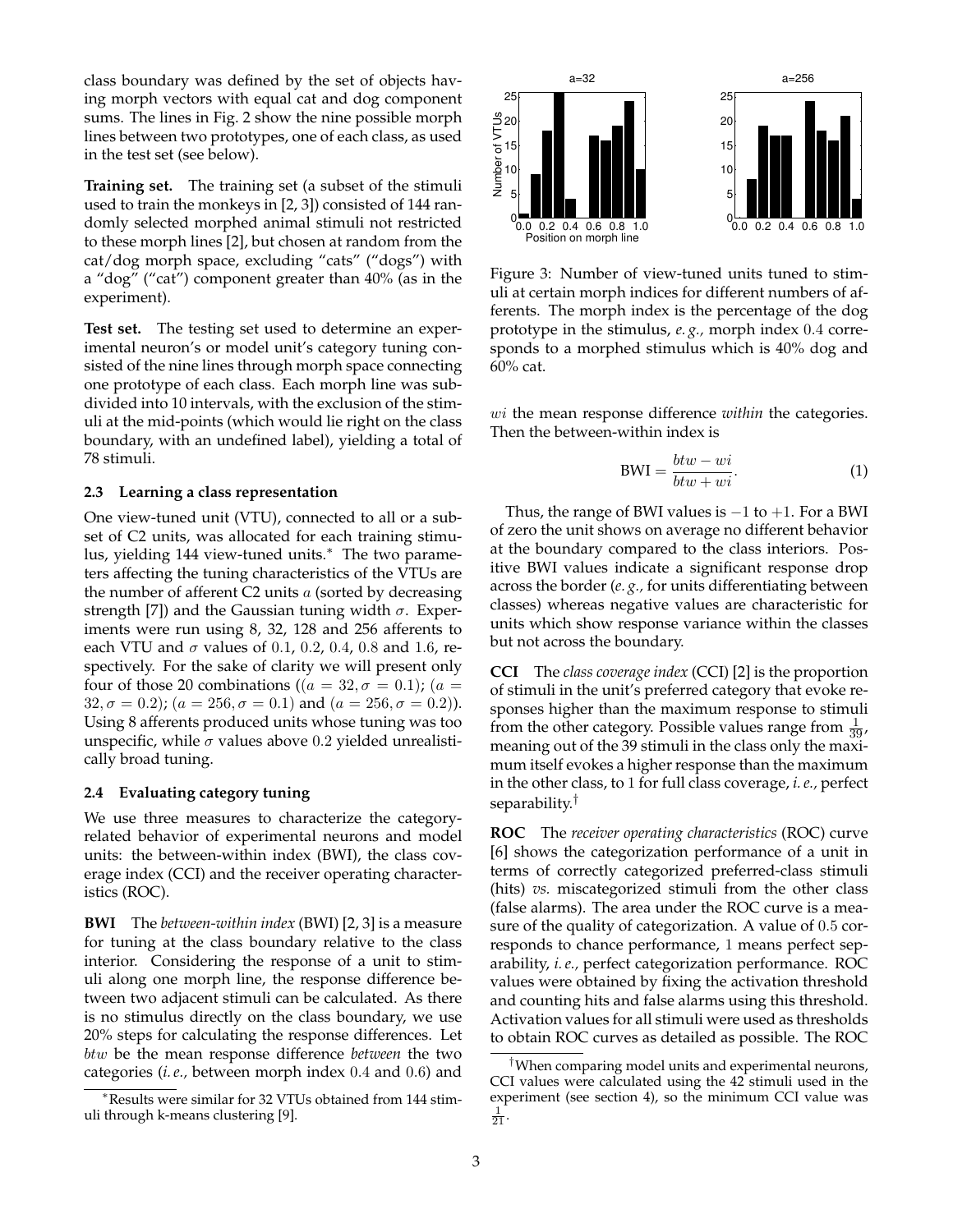area values were computed using trapezoidal numerical integration of the ROC curve.

## **3 Results**

## **3.1 VTU positions**

We defined the position of a VTU as the position of the stimulus along the nine morph lines that maximizes the VTU's response. This approach yields an asymmetric distribution of VTUs over the stimulus space (Fig. 3). As the training set consisted of 72 cats and 72 dogs, this asymmetry suggests that some morphed "cats" look similar to "dogs" in the space of C2 activations.

## **3.2 Shape tuning**

The response function over the stimulus space of a view-tuned unit is a Gaussian centered at the unit's preferred stimulus, dropping exponentially fast (depending on the unit's standard deviation  $\sigma$ ) in all directions. Thus, the VTU will respond to every stimulus presented, however there will be a significant response to only some of those stimuli.

Fig. 4 shows the response to the stimuli along the nine morph lines of a VTU tuned close to the 80% cat stimulus on the fifth line (connecting Cheetah and Doberman). For small  $\sigma$ , the tuning is much tighter around this maximum, showing only little response to stimuli involving other cat prototypes. With 32 afferents and a  $\sigma$  of 0.1 this unit's behavior could be described as categorizing cats *vs.* dogs along the morph lines involving cat prototype 2. With 256 afferents the tuning is even tighter because the stimulus is specified in a 256 dimensional space instead of a 32-dimensional one. Because the unit is tuned to a randomly generated stimulus not necessarily lying on a morph line, there is hardly any response for  $a = 256$  and  $\sigma = 0.1$ .

#### **3.3 Category tuning**

#### **3.3.1 BWI**

The between-within index is a measure for response changes at the class boundary *vs.* the class interiors. For a given parameter set, all units share the same response function shape, only varying in the location of their preferred stimulus in morph space. Thus, the major response decay of prototype-tuned units will be within their class, showing no observable response to stimuli near the border or in the other class, yielding negative BWI values. Border-tuned units show a substantial drop in response over the boundary with a much lower mean difference within class resulting in a positive between-within index. As shown in Fig. 5, for units with preferred stimuli at different positions along each morph line, units tuned with 256 afferents show exactly this behavior. However, when using only 32 afferent VTUs the values tend to be closer to zero. This is due to



Figure 4: Grayscale plot of a VTU response along the nine morph lines. Each horizontal line represents one cross-boundary morph line. The vertical middle line is inserted to visually separate cat (left) and dog (right)stimuli. Cat prototypes (C1, C2, C3) are plotted to the left of the boundary, dog prototypes (D1, D2, D3) to the right. The columns in between correspond to morphed stimuli in 10% steps. A color scale indicates the response level.



Figure 5: Mean between-within index (BWI) of viewtuned units with preferred stimuli spaced along the morph lines. Error bars show standard deviation across the nine morph lines.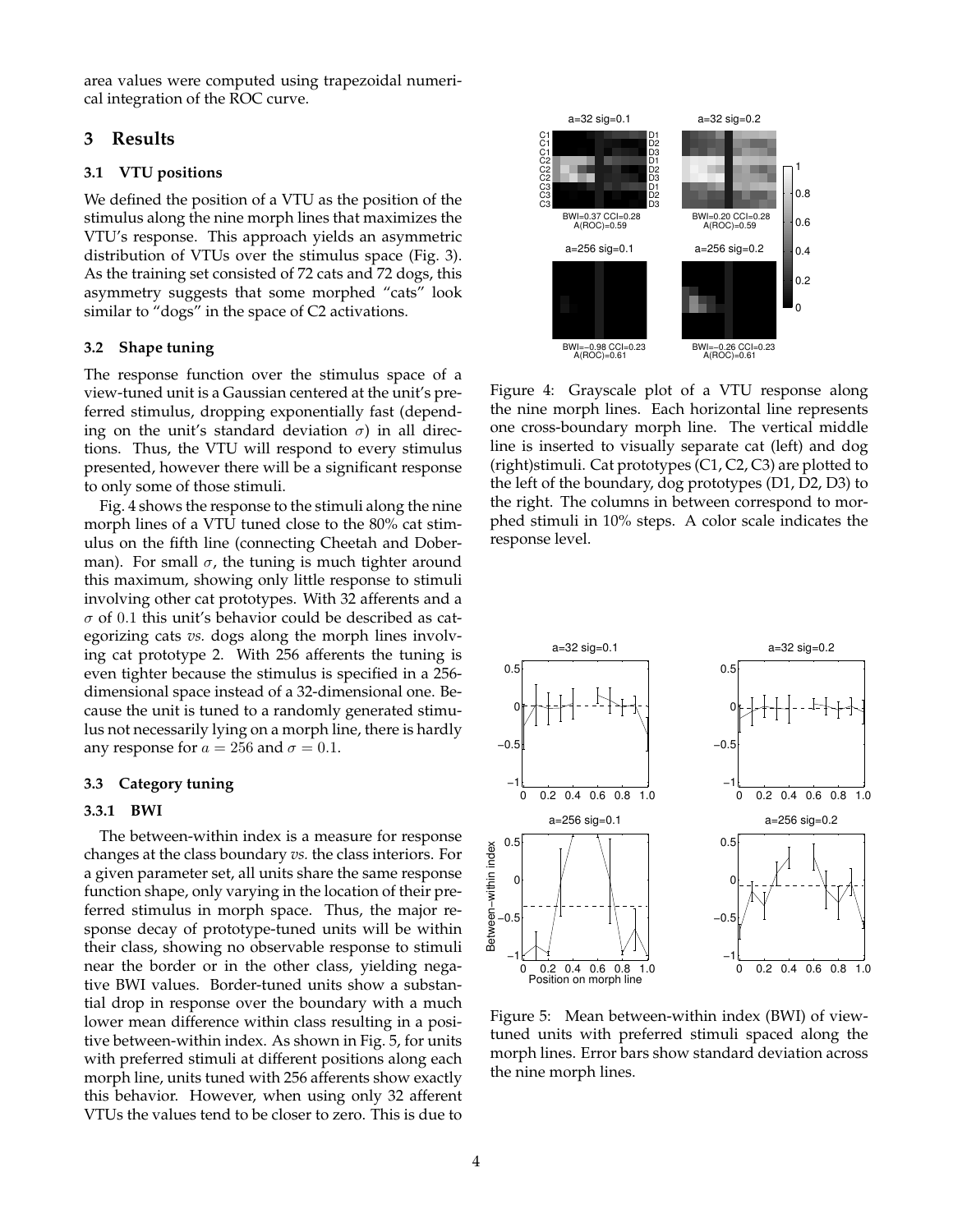

Figure 6: Histograms of between-within index (BWI) values for the 144 model VTUs. The dashed line indicates the mean between-within index over all viewtuned units.

the less precise tuning of those VTUs (cf. Fig 4), yielding smaller absolute values of the BWI.

The histograms of BWI values (Fig. 6) for the 144 units reflect this fact. The broader the VTU tuning gets with decreasing a and increasing  $\sigma$ , the tighter the distribution of BWI values is centered around zero. For 256 afferents, there is a significant shift of the whole distribution towards negative values ( $p < 0.01$ ).

## **3.3.2 CCI**

The class coverage index does not depend on  $\sigma$  because changing  $\sigma$  will change the width of the Gaussian but not its shape or position. Clearly, the CCI of a VTU is dependent on the position of its preferred stimulus in morph space. Units tuned to stimuli near the class boundary will have lower CCI values because the response level to stimuli on the other side of the border will be quite high. The class coverage index for units tuned to stimuli near the center of a class (*e. g.,* at morph line positions 0.2 and 0.8) will be higher, as the maximum response to an other-class stimulus will be lower because of the bigger distance from the center of tuning to the class boundary. Units tuned to the prototype stimuli will have smaller CCI values again due to the visual dissimilarity of the prototypes (cf. Fig. 7). As can be seen from Fig. 2, the visual appearance of prototypes of the same class is quite different. Thus, *e. g.,* the distance in the space of C2 activations from the Tiger prototype to the morphed stimulus which is only 40% Tiger and 60% Doberman is smaller than the distance from the Tiger prototype to the Cheetah prototype. As indi-



Figure 7: Mean class coverage index (CCI) of viewtuned units with preferred stimuli spaced along the morph lines. Error bars show standard deviation across the nine morph lines.



Figure 8: Histograms of class coverage index (CCI) values. The dashed line indicates the mean class coverage index over all view-tuned units.

cated by the error bars, there is a wide variance for the class coverage index at one position on a morph line.

As can be seen in Fig. 8, the VTU's CCI values are shifted towards zero when increasing the number of afferents, since the more specific tuning will emphasize the dissimilarity of prototypes of the same class. For  $a = 32$ , there are some units with CCI values of 0.4 and above. This means those units show a response behavior similar to categorization in certain parts of stimulus space. Fig. 9 shows the response of a single VTU along the nine morph lines. With the unit's category threshold at the indicated position the categorization performance is 85%.

## **3.3.3 ROC**

The CCI value corresponds (up to a factor) to the number of stimuli that evoke responses higher than the maximum other-class stimulus. Thus, this value is equivalent to the number of correctly categorized stimuli with no false alarms (*i. e.,* no other-class stimulus being miscategorized), which is the initial point of the ROC curve. Fig. 11 shows the distribution of  $A_{ROC}$  values for different numbers of afferents (as changing  $\sigma$ only affects the response magnitude to individual stimuli but does not change their ranking,  $A_{ROC}$  is independent of  $σ$ ). For 256 afferents, about half of the units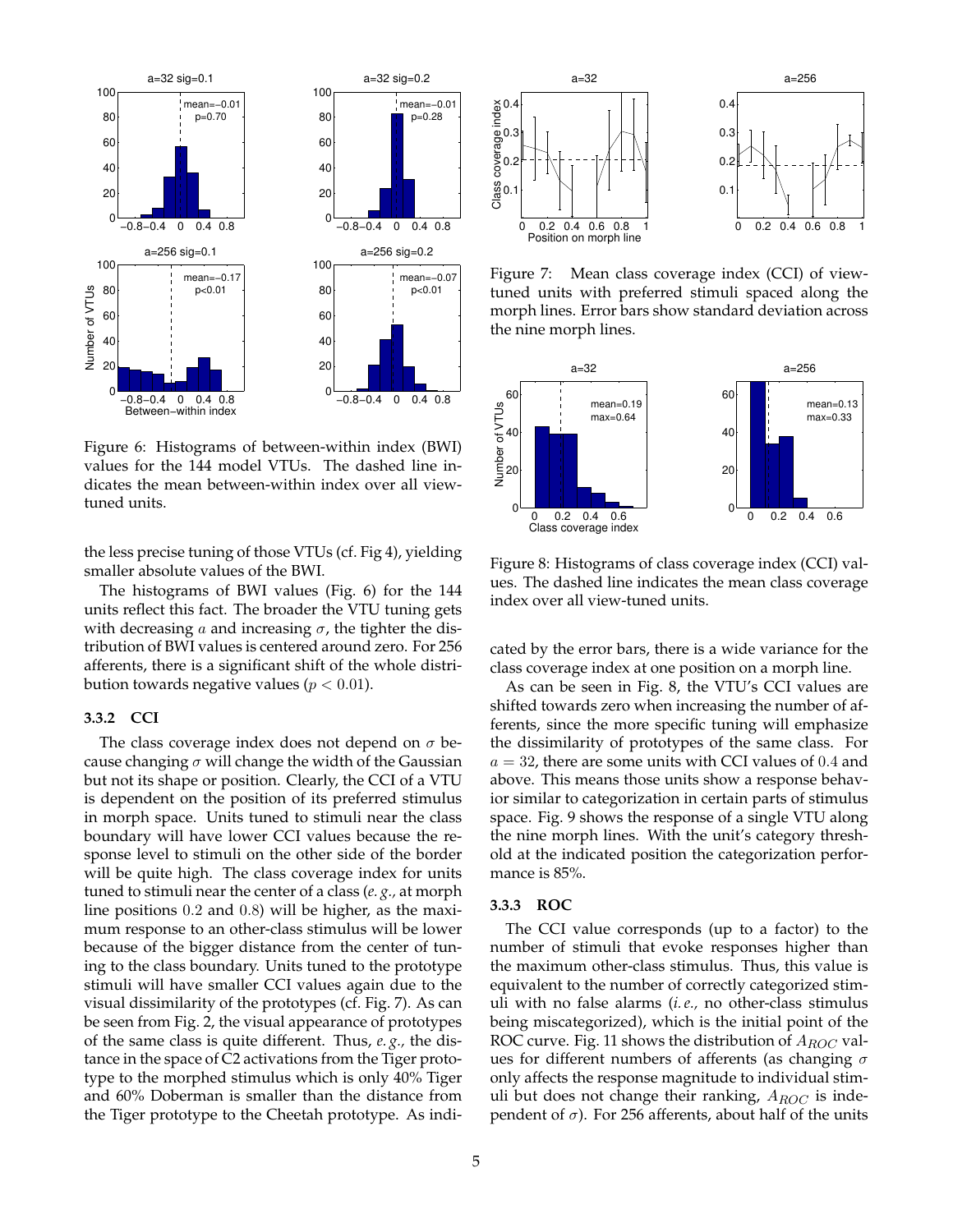

Figure 9: Response of a view-tuned unit with maximum response to an 80% dog stimulus (one of 144 VTUs, 32 afferents to each VTU,  $\sigma = 0.1$ ) along the nine morph lines. The dashed line shows the average over all morph lines. The solid horizontal line shows a possible class boundary yielding best categorization performance.



Figure 10:  $A_{ROC}$  values of view-tuned units with preferred stimuli spaced along the morph lines. Error bars show standard deviation across the nine morph lines.

have values over 0.6 with a maximum of 0.74. For 32 afferents about 15% of the VTUs have an  $A_{ROC}$  value of more than 0.8 up to 0.94. This clearly shows that there is a substantial number of VTUs able to categorize with a remarkable performance, without the benefit of any category information during training.

# **4 Comparison of model and experiment**

We compared the tuning properties of model units to those of the IT and PFC neurons recorded from by Freedman [2, 3] from two monkeys performing the cat/dog categorization task.‡ In the following, we restrict our analysis to the neurons that showed stimulus selectivity by an ANOVA ( $p < 0.01$ ), over the 42 stimuli along the nine morph lines used in the experiment (in the experiment, stimuli were located at positions 0, 0.2, 0.4, 0.6, 0.8, and 1 along each morph line). Thus, we only analyzed those neurons that responded signif-



Figure 11:  $A_{ROC}$  values of the view-tuned units sorted in ascending order.

icantly differently to at least one of the stimuli.§

In particular, we analyzed a total of 116 stimulusselective IT neurons during the "sample" period (100ms to 900ms after stimulus onset). Only a small number of IT neurons responded selectively during the delay period. For the PFC data, there were 67 stimulusselective neurons during the sample period, and 32 stimulus-selective neurons during the immediately following "delay" period (300 to 1100 ms after stimulus offset, during which the monkey had to keep the category membership of the previously presented sample stimulus in mind, to compare it to a subsequently (at 1000 ms after stimulus offset) presented test stimulus [3].

Figs. 13 through 15 show the BWI, CCI, and  $A_{ROC}$ distributions for the IT neurons (during the sample period — IT neurons tended to show much less delay activity than the PFC neurons), and the PFC neurons (during sample and delay periods, resp.).¶

#### **4.1 IT**

Comparing the view-tuned model unit data to the experimental IT data (Fig. 16 and Fig. 13), we observe a very good agreement of the BWI distributions of model units and IT neurons: Both are centered around zero and show a mean not significantly different from 0. Further, the ROC plots show very similar means, and even more importantly — identical maxima (0.94). This shows that high ROC values can be obtained without any explicit category information, and moreover that the range of ROC values of experimental IT neurons are well compatible with those of view-tuned model units. There do appear to be some differences in the distribution of ROC values, with the experimental distribution having proportionally fewer neurons with intermediate ROC values.

<sup>‡</sup>The monkeys had to perform a delayed match-tocategory task. The first stimulus was shown for 600ms, followed by a 1s delay and the second, test, stimulus. See [2, 3] for details.

<sup>§</sup>Extending the analysis to include all *responsive* neurons (relative to baseline,  $p < 0.01$ ) added mainly untuned neurons with CCIs close to 0, and  $A_{ROC}$  values close to 0.5.

<sup>¶</sup> For comparison with the model, the indices and ROC curves were calculated using a neuron's averaged firing rate (over at least 10 stimulus presentations) to each stimulus.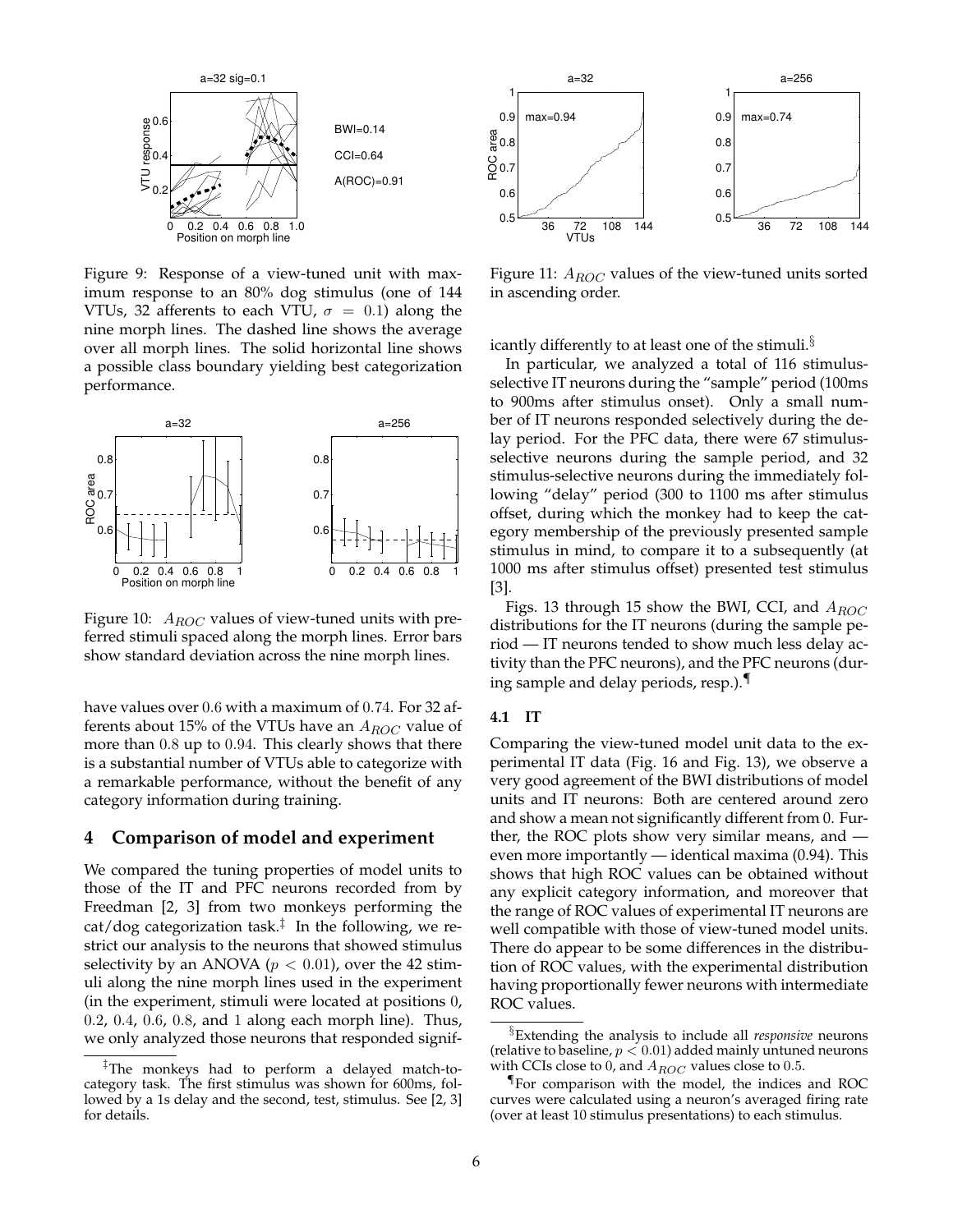

Figure 12: Distribution of preferred stimuli (morph indices) for experimental IT neurons.

Differences in the CCI distributions appear to be more substantial. However, the highest CCI in the model is greater than that of the experimental IT neurons, showing that model units can show similar degrees of category tuning as the experimental neurons.

#### **4.1.1 Noise**

What could be the source of the differences between the tuning properties of model units and experimental neurons? One factor is the deterministic response of model units in contrast to the noisy responses of experimental neurons which show trial-to-trial variations even for the same stimulus. Such random fluctuations in a neuron's firing rate can have a strong impact on the CCI value of neurons with preferred stimuli near the class boundary, where stimuli belonging to different classes produce similar responses, pointing to a possible explanation for the high number of neurons in the experiment with low CCI values.

Indeed, adding independent Gaussian noise to the responses of model units produces only modest shifts in the BWI and ROC distributions, but leads to a CCI distribution that is dominated by units with low CCI values, as in the experiment (Fig. 17). In the ROC value distribution, the proportion of units with intermediate ROC values decreased, producing a more "convex" shape as in the experiment. In general, the agreement with the experimental distribution is excellent, BWI and ROC distributions are not statistically significantly different ( $p \geq 0.2$ , Wilcoxon rank sum test), and the CCI distribution is only marginally different ( $p = 0.06$ ).

#### **4.1.2 Resampling**

Another factor that might affect the population tuning properties is the distribution of preferred stimuli. In fact, calculating the distribution of preferred stimuli of the experimental IT neurons reveals a difference between experimental and model populations: As Fig. 12 shows, almost half of all experimental neurons have preferred stimuli at the class boundary, whereas the model units have a distribution that contains more neurons tuned to morph line centers (Fig. 3).

This difference could either be the signature of task-

dependent influences on IT learning, or it could be due to statistics of the stimulus ensemble, as the later stages of the monkeys' training focussed on stimuli close to the boundary (which where most difficult for the monkeys to learn). It will be interesting to examine this question more closely in future studies where stimulus exposure is better controlled.

We investigated the effect of the distribution of preferred stimuli on the population tuning properties by *resampling* from the population of 144 model units to obtain a population with a distribution of preferred stimuli as in Fig. 12. Afterwards, a population of 116 units, the size of the experimental population, was drawn from those noisy units such that the distribution of units over the morph indices fit the experimental population. This procedure was repeated for a total of 100 trials and the results were averaged to obtain the correct number of values.

Fig. 18 shows the population tuning properties of the resampled model distribution (with a distribution of preferred stimuli as in Fig. 12), chosen from the deterministic model units of Fig. 16. Interestingly, distributions are not very different from the non-resampled case, in line with the results in Figs. 5, 7, and 10 that show only modest changes in the index values for units with preferred stimuli at the border compared to directly adjacent positions.

We investigated the combined effect of noise and distribution of preferred stimuli on population tuning properties by adding independent Gaussian noise with amplitude  $n$  to the responses of model units, and resampling from the population of 144 model units to obtain a population with a distribution of preferred stimuli as in Fig. 12. In particular the morph indices of the noisy model units were determined *after* adding noise to their response, to allow for possible shifts in the the location of the preferred stimulus in morph space. As before, this procedure was repeated 100 times and the results were averaged to obtain the correct number of values.

Fig. 19 shows the population tuning properties of the resampled model distribution, for neurons with a noise level of  $n = 0.08$  (a noise level of  $n = 0.1$ , as in Fig. 17, produced only slightly worse fits to the experimental distribution). We again find very good agreement with the experimental distribution, BWI and ROC distributions are not statistically significantly different ( $p \geq 0.1$ , Wilcoxon rank sum test), and the CCI distribution is only marginally different ( $p = 0.03$ ).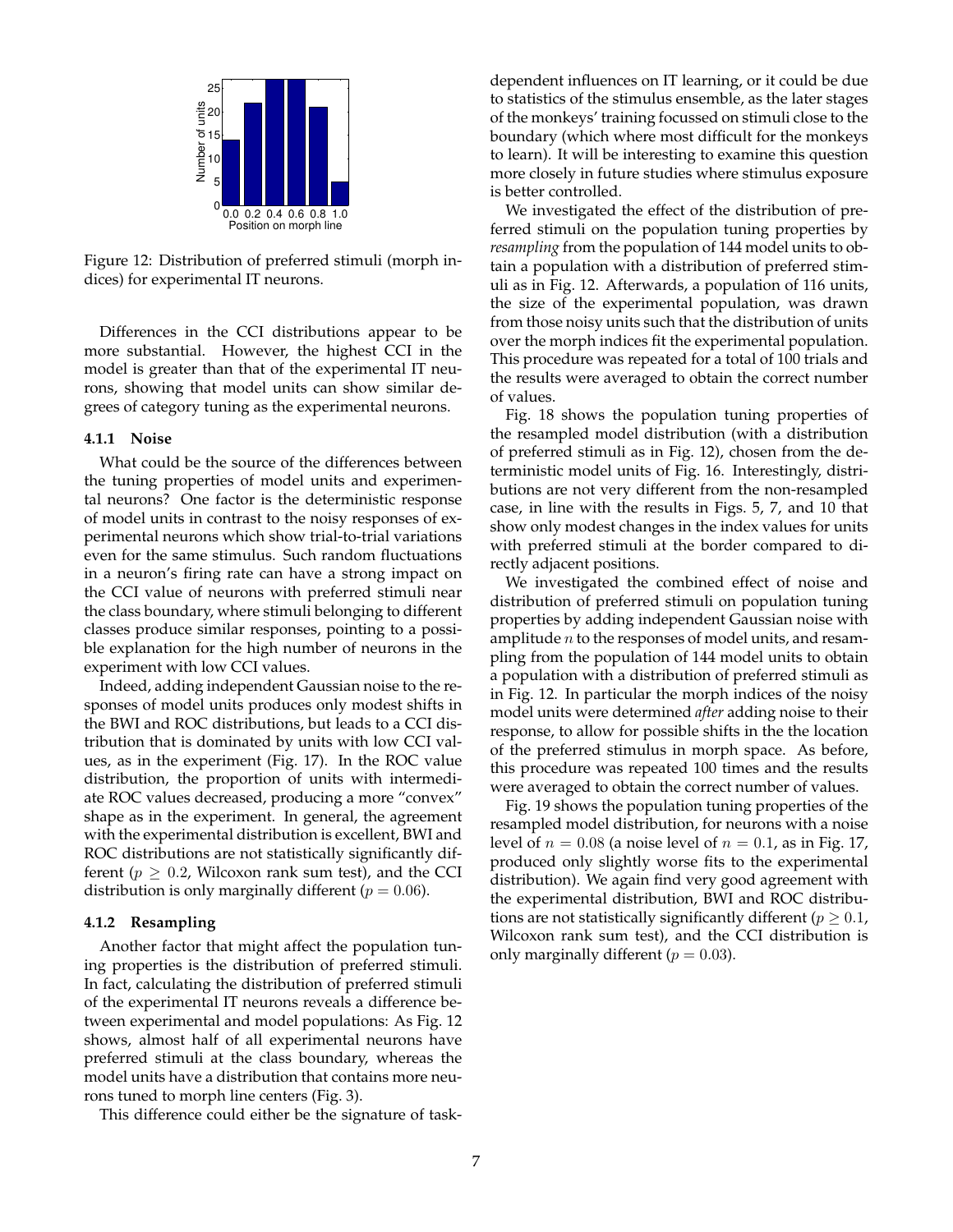

Figure 13: Experimental IT data. The plots show the distribution of BWI (left), CCI (center) and ROC (right) area values.



Figure 14: Experimental PFC data (sample period). The plots show the distribution of BWI, CCI and ROC area.



Figure 15: Experimental PFC data (delay period). The plots show the distribution of BWI, CCI and ROC area.



Figure 16: Model IT data for  $a = 32, \sigma = 0.2$ . The plots show the distribution of BWI, CCI, and ROC area values.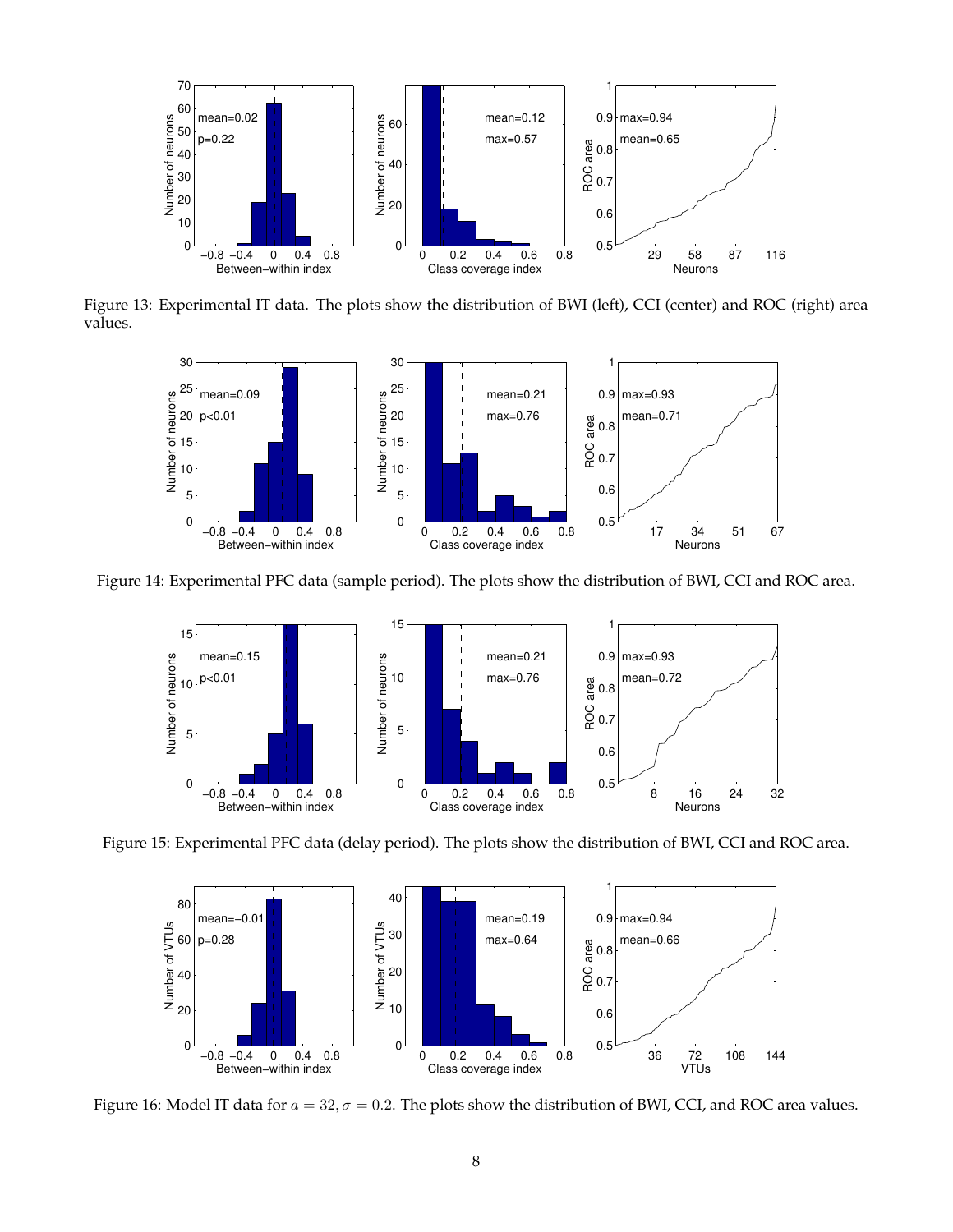

Figure 17: Model IT data for model units from Fig. 16, with added independent Gaussian noise of amplitude  $n = 0.1$ . The plots show the distribution of BWI, CCI, and ROC. Values shown are the average over 100 trials.



Figure 18: Resampled model IT data, deterministic units. The plots show the distribution of BWI, CCI and ROC area. Values shown are the average over 100 trials.



Figure 19: Resampled model IT data, noise level 0.08. The plots show the distribution of BWI, CCI and ROC area. Values shown are the average over 100 trials.



Figure 20: Fitted model IT data. The plots show the distribution of BWI, CCI and ROC area.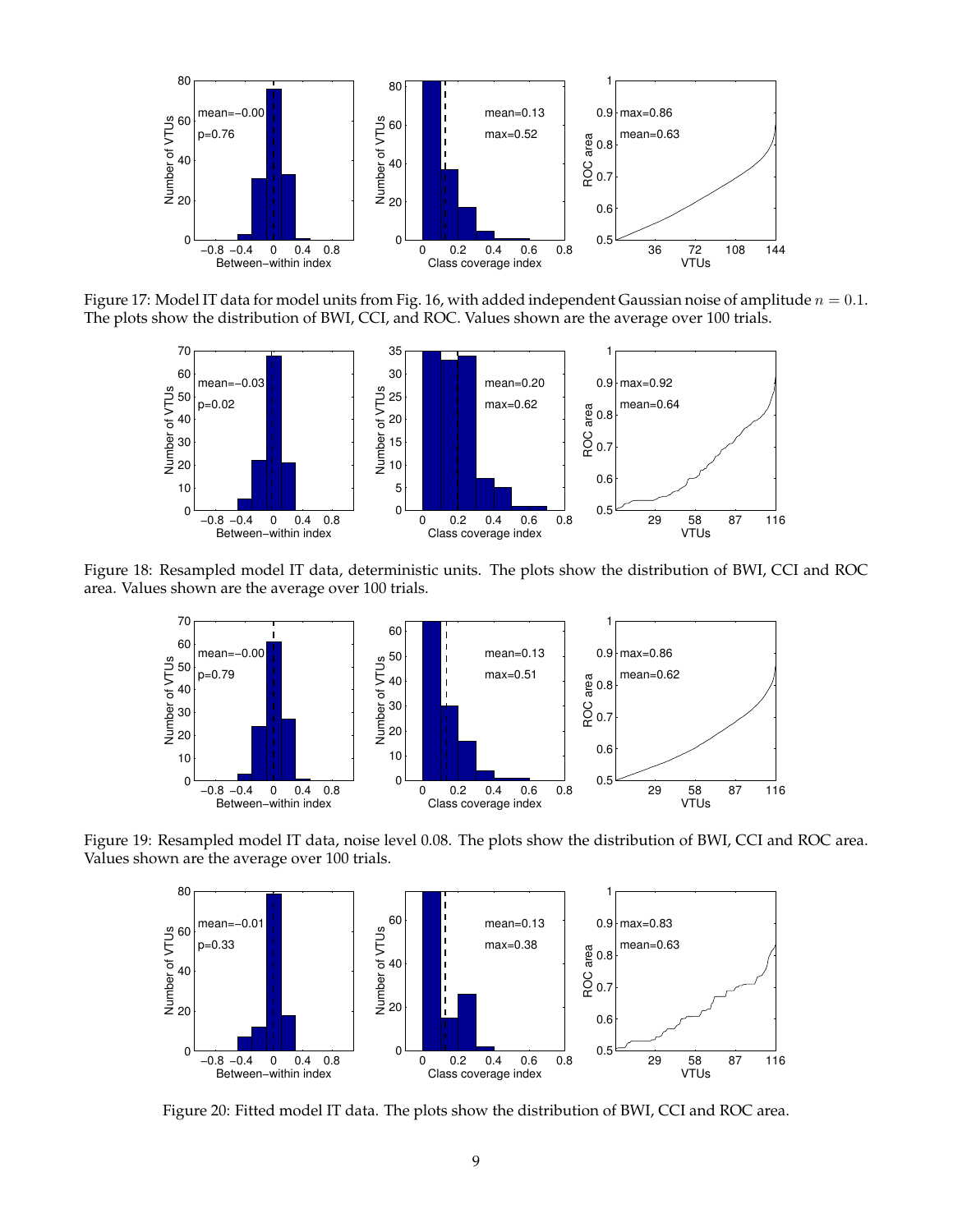## **4.1.3 Fitting**

As a further demonstration that model IT unit tuning is well compatible with experimental tuning, we have investigated how well the experimental IT population can be fitted using the model view-tuned units. To this end, we obtained the fitted population by selecting, for every cell found in the experiment, the best fitting model unit. This was done simply by adding and comparing the absolute difference of the BWI, CCI, ROC area, and morph index values for the experimental neuron and each model unit, respectively. Using this procedure produces a model unit population with tuning properties that are statistically not different from the population tuning found for the experimental IT neurons ( $p > 0.1$  for all three of BWI, CCI, and ROC).

Thus, in summary, the degree of category tuning of experimental IT neurons appears to be very well captured by the population of view-tuned model units. As model units were trained without any explicit category information, the agreement of experimental IT and model data suggest that the learning of IT neuron response properties can be understood as largely driven by shape similarities in input space, without any influence of explicit category information.

## **4.2 Comparison of model units** *vs.* **PFC neurons**

The PFC neurons show a BWI distribution with a positive mean significantly different from zero (sample period: 0.09, delay: 0.15), combined with higher average CCI values (sample: 0.21, delay: 0.21), with single neurons reaching values as high as 0.76 (sample and delay). Unlike in the IT case, this maximum value lies outside the range of CCI values of model units. Moreover, a positive average BWI of the magnitude found in the PFC data could only be obtained in the model with a significant number of of border-tuned neurons (cf. Fig. 5). Such border-tuned units have very low CCI values (cf. Fig. 7). CCI values of PFC neurons are higher than those of IT neurons, however. Thus, the tuning properties of PFC neurons *cannot* be explained in the model by mere stimulus tuning alone, but seem to require the influence of explicit category information during training.

# **5 Discussion**

In this paper, we have analyzed the tuning properties of model view-tuned units tuned to the same stimuli that were used in a recent experiment [2, 3] in which monkeys were trained on a "cat/dog" categorization task, followed by recordings from their inferotemporal and prefrontal cortices. Using the same analysis methods as in the experiment, we found that view-tuned model units showed tuning properties very similar to those of monkey IT neurons. In particular, as with IT cells in the experiment, we found that some view-tuned units showed "categorization-like" behavior, *i. e.,* very high ROC values. Most notably, this tuning emerged as a consequence of the shape-tuning of the view-tuned units, with no influence of category information during training. In contrast, the population of PFC neurons showed tuning properties that could not be explained by mere stimulus tuning. Rather, the simulations suggest the explicit influence of category information in the development of PFC neuron tuning.

These different response properties of neurons in the two brain areas, with IT neurons coding for stimulus shape and PFC neurons showing more task-related tuning, are compatible with a recent model of object recognition in cortex [8, 10] in which a general object representation based on view- and object-tuned cells provides a basis for neurons tuned to specific object recognition tasks, such as categorization. This theory is also supported by data from another experiment in which different monkeys were trained on an identification and a categorization task, respectively, using the same stimuli [1], and which found no differences in the stimulus representation by inferotemporal neurons of the monkeys trained on different tasks. On the other hand, a recent experiment [12] reported IT neuron tuning emphasizing category-relevant features over non-relevant features (but no explicit representation of the class boundary, unlike in [3]) in monkeys trained to perform a categorization task. Further studies comparing IT neuron tuning before and after training on a categorization task or even different tasks involving the same set of stimuli, and studies that investigate the possibility of top-down modulation from higher areas (*e. g.,* PFC) during task execution, will be needed to more fully understand the role of top-down task-specific information in shaping IT neuron tuning. The present study demonstrated the use of computational models to motivate and guide the analysis of experimental data. Clearly, the road ahead will equally require a very close interaction of experiments and computational work.

# **Acknowledgements**

We are grateful to Tommy Poggio and Earl Miller for useful comments and suggestions. Additional thanks to Marco Kuhlmann for technical assistance.

# **References**

- [1] de Beeck, H., Wagemans, J., and Vogels, R. (2001). Inferotemporal neurons represent lowdimensional configurations of parametrized shapes. **4**, 1244–1252.
- [2] Freedman, D. (2001). *Categorical Representation of Visual Stimuli in the Primate Prefrontal and Inferior Temporal Cortices*. PhD thesis, MIT, Cambridge, MA.
- [3] Freedman, D., Riesenhuber, M., Poggio, T., and Miller, E. (2001). Categorical representation of vi-